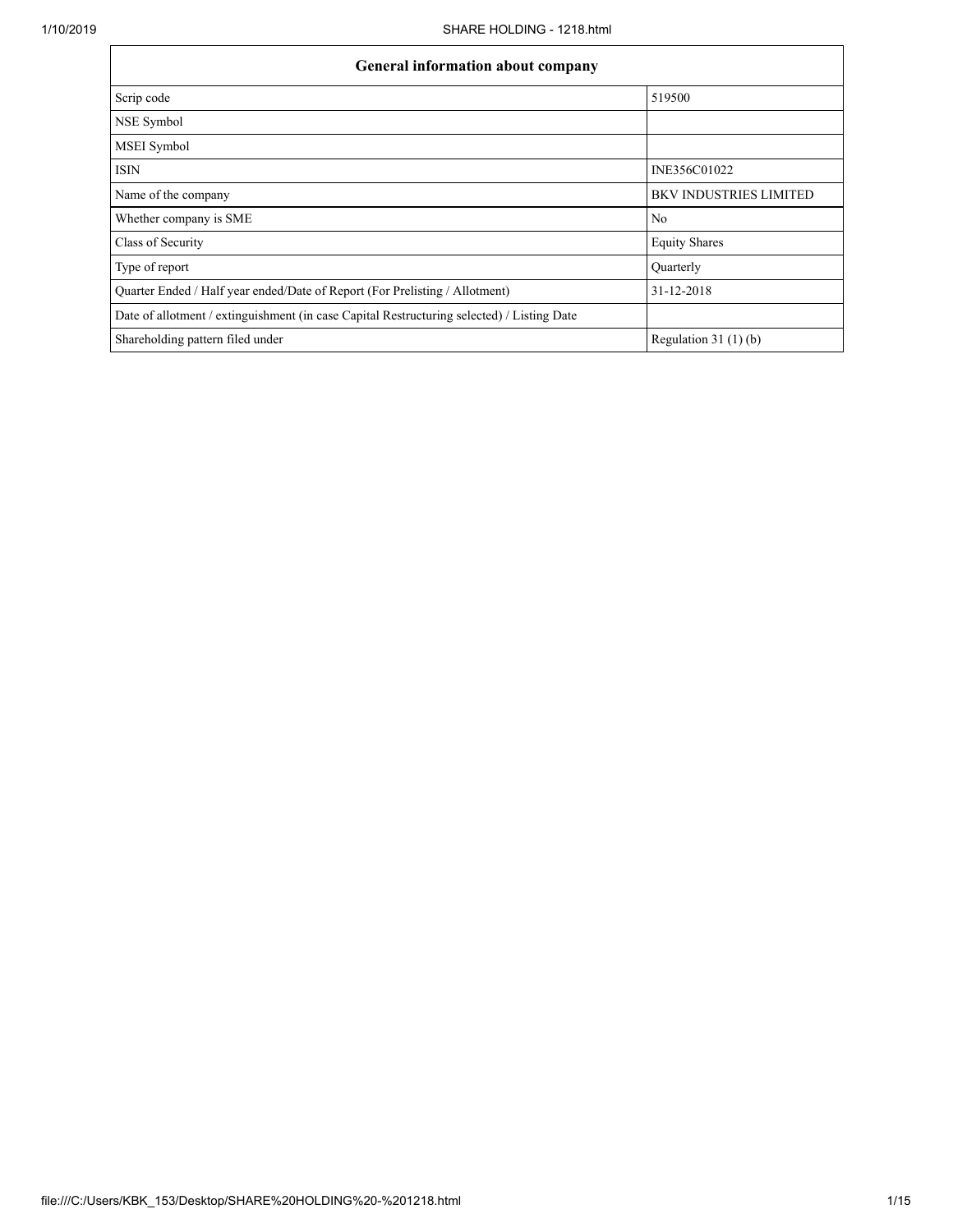|                 | <b>Declaration</b>                                                                        |                |                                |                       |                             |  |  |  |  |  |
|-----------------|-------------------------------------------------------------------------------------------|----------------|--------------------------------|-----------------------|-----------------------------|--|--|--|--|--|
| Sr.<br>No.      | Particular                                                                                | Yes/No         | Promoter and<br>Promoter Group | Public<br>shareholder | Non Promoter-<br>Non Public |  |  |  |  |  |
| 1               | Whether the Listed Entity has issued any partly paid up shares?                           | No             | No                             | No                    | No                          |  |  |  |  |  |
| 2               | Whether the Listed Entity has issued any Convertible Securities<br>9                      | No.            | No                             | No                    | N <sub>0</sub>              |  |  |  |  |  |
| $\overline{3}$  | Whether the Listed Entity has issued any Warrants?                                        | No             | No                             | No                    | No                          |  |  |  |  |  |
| $\overline{4}$  | Whether the Listed Entity has any shares against which<br>depository receipts are issued? | No.            | No                             | No                    | N <sub>0</sub>              |  |  |  |  |  |
| 5               | Whether the Listed Entity has any shares in locked-in?                                    | No             | No                             | No                    | N <sub>o</sub>              |  |  |  |  |  |
| 6               | Whether any shares held by promoters are pledge or otherwise<br>encumbered?               | N <sub>0</sub> | N <sub>0</sub>                 |                       |                             |  |  |  |  |  |
| $7\phantom{.0}$ | Whether company has equity shares with differential voting<br>rights?                     | No             | N <sub>0</sub>                 | No                    | N <sub>0</sub>              |  |  |  |  |  |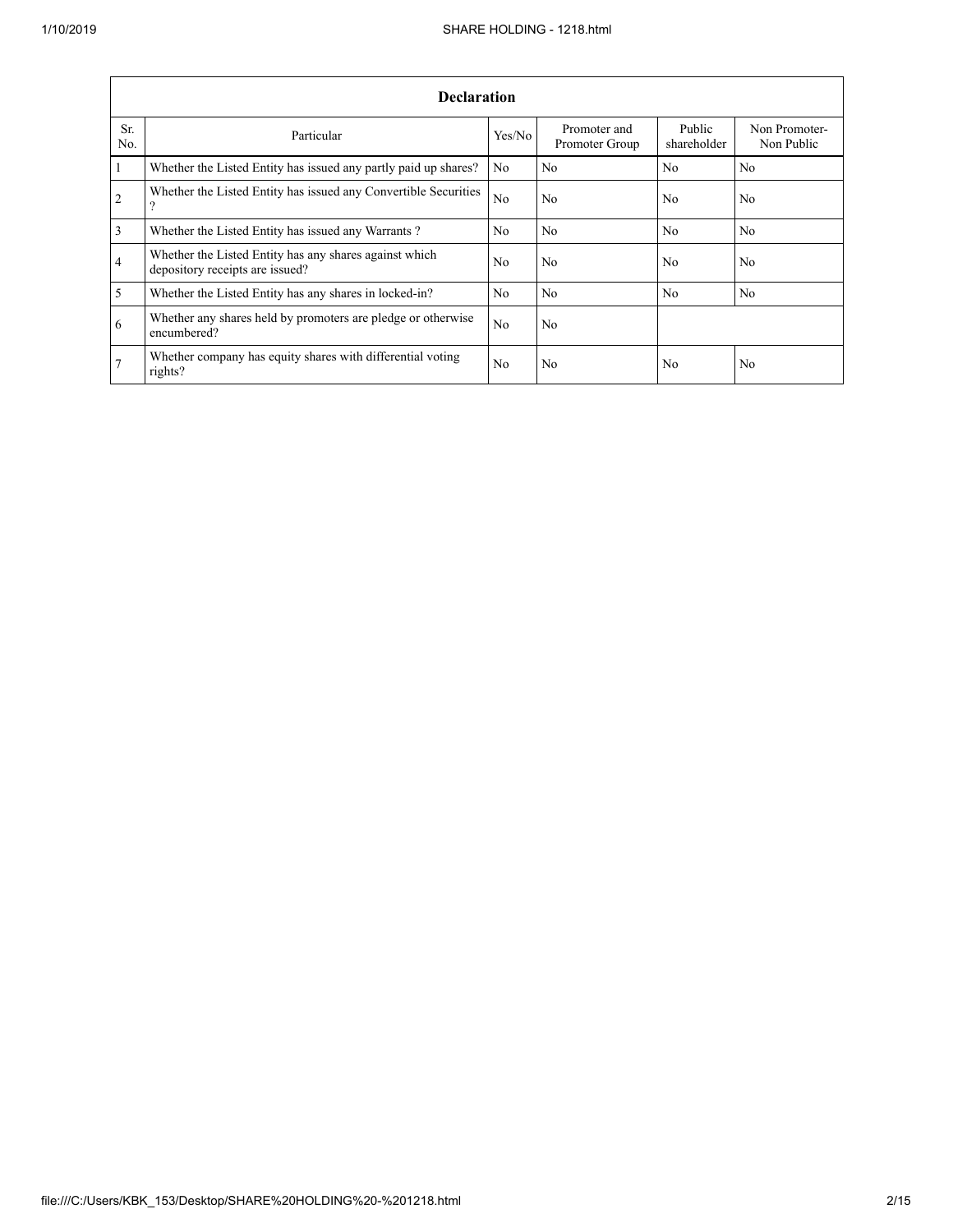|                 | Category                                  | Nos. Of      | No. of<br>fully paid  | No. Of<br>Partly<br>paid-up | No. Of<br>shares         | Total nos.<br>shares         | Shareholding as a<br>% of total no. of | Number of Voting Rights held in each<br>class of securities (IX) |               |          |                     |  |
|-----------------|-------------------------------------------|--------------|-----------------------|-----------------------------|--------------------------|------------------------------|----------------------------------------|------------------------------------------------------------------|---------------|----------|---------------------|--|
| Category<br>(I) | of<br>shareholder                         | shareholders | up equity             | equity                      | underlying<br>Depository | held (VII)                   | shares (calculated<br>as per SCRR,     | No of Voting (XIV) Rights                                        |               |          | Total as a          |  |
|                 | (II)                                      | (III)        | shares<br>held $(IV)$ | shares<br>held<br>(V)       | Receipts<br>(VI)         | $= (IV) +$<br>$(V)$ + $(VI)$ | 1957) (VIII) As a<br>% of $(A+B+C2)$   | Class eg:<br>X                                                   | Class<br>eg:y | Total    | $%$ of<br>$(A+B+C)$ |  |
| (A)             | Promoter<br>&<br>Promoter<br>Group        | 11           | 10820284              |                             |                          | 10820284                     | 70.04                                  | 10820284                                                         |               | 10820284 | 70.04               |  |
| (B)             | Public                                    | 13033        | 4628300               |                             |                          | 4628300                      | 29.96                                  | 4628300                                                          |               | 4628300  | 29.96               |  |
| (C)             | Non<br>Promoter-<br>Non Public            |              |                       |                             |                          |                              |                                        |                                                                  |               |          |                     |  |
| (C1)            | <b>Shares</b><br>underlying<br><b>DRs</b> |              |                       |                             |                          |                              |                                        |                                                                  |               |          |                     |  |
| (C2)            | Shares held<br>by<br>Employee<br>Trusts   |              |                       |                             |                          |                              |                                        |                                                                  |               |          |                     |  |
|                 | Total                                     | 13044        | 15448584              |                             |                          | 15448584                     | 100                                    | 15448584                                                         |               | 15448584 | 100                 |  |

# **Table I - Summary Statement holding of specified securities**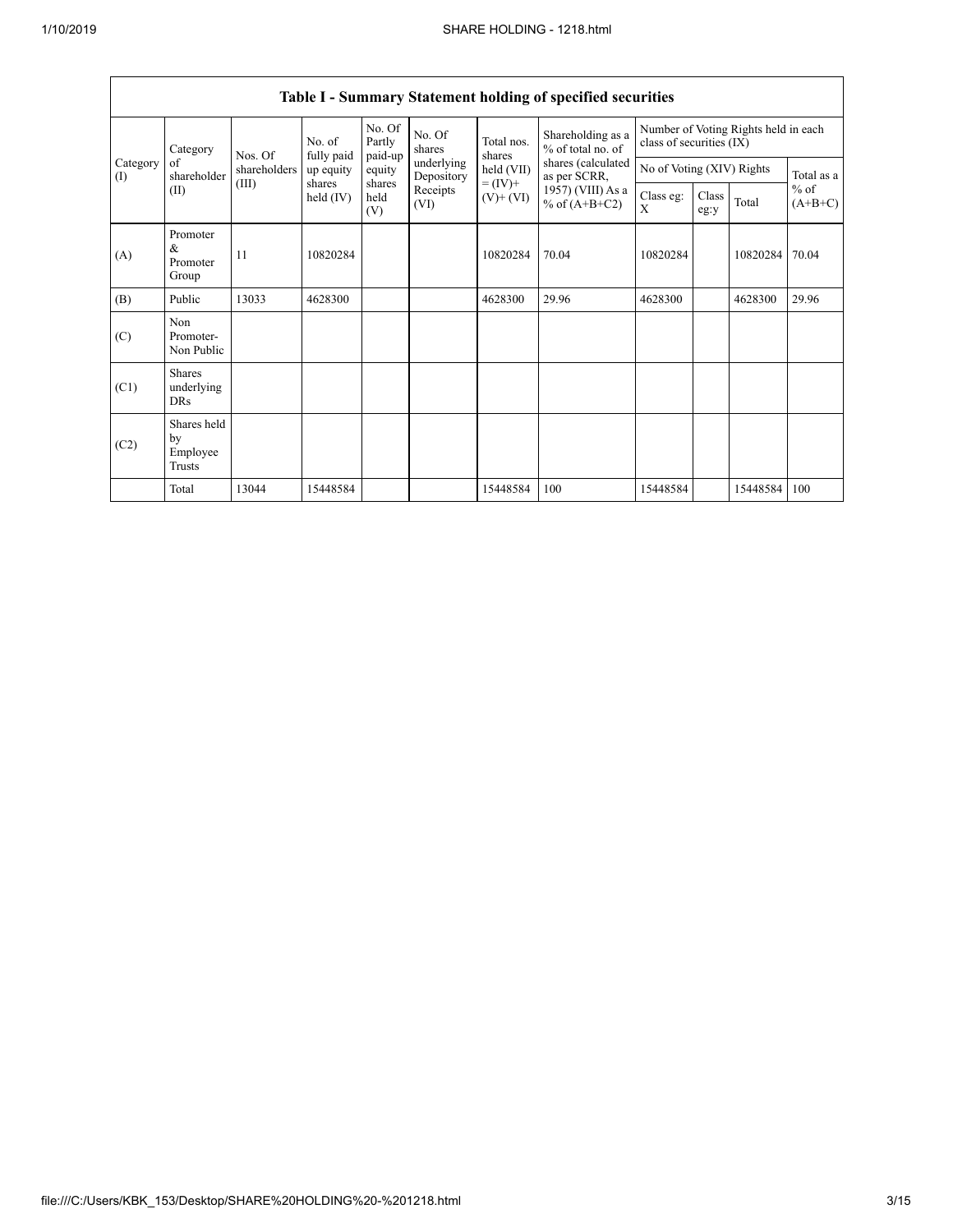|                            | Table I - Summary Statement holding of specified securities |                                                 |                                    |                                                                                                                                                                                                                                                                     |                          |                                                  |            |                                                                               |                                |                                       |
|----------------------------|-------------------------------------------------------------|-------------------------------------------------|------------------------------------|---------------------------------------------------------------------------------------------------------------------------------------------------------------------------------------------------------------------------------------------------------------------|--------------------------|--------------------------------------------------|------------|-------------------------------------------------------------------------------|--------------------------------|---------------------------------------|
| Category<br>Category<br>of |                                                             | No. Of<br>Shares<br>Underlying                  | No. of<br>Shares<br>Underlying     | No. Of Shares<br>Shareholding, as a %<br>assuming full<br>Underlying<br>conversion of<br>Outstanding<br>convertible<br>securities and<br>as a percentage of<br>No. Of<br>diluted share capital)<br>$(XI)=(VII)+(X) As a %$<br>Warrants (Xi)<br>of $(A+B+C2)$<br>(a) | convertible securities ( | Number of<br>Locked in<br>shares (XII)           |            | Number of<br><b>Shares</b><br>pledged or<br>otherwise<br>encumbered<br>(XIII) |                                | Number of<br>equity shares<br>held in |
| (1)                        | shareholder<br>(II)                                         | Outstanding<br>convertible<br>securities<br>(X) | Outstanding<br>Warrants<br>$(X_i)$ |                                                                                                                                                                                                                                                                     | No.<br>(a)               | As a<br>$%$ of<br>total<br>Shares<br>held<br>(b) | No.<br>(a) | As a<br>$%$ of<br>total<br><b>Shares</b><br>held<br>(b)                       | dematerialized<br>form $(XIV)$ |                                       |
| (A)                        | Promoter<br>&<br>Promoter<br>Group                          |                                                 |                                    |                                                                                                                                                                                                                                                                     | 70.04                    |                                                  |            |                                                                               |                                | 10820284                              |
| (B)                        | Public                                                      |                                                 |                                    |                                                                                                                                                                                                                                                                     | 29.96                    |                                                  |            |                                                                               |                                | 1841100                               |
| (C)                        | Non<br>Promoter-<br>Non Public                              |                                                 |                                    |                                                                                                                                                                                                                                                                     |                          |                                                  |            |                                                                               |                                |                                       |
| (C1)                       | <b>Shares</b><br>underlying<br><b>DRs</b>                   |                                                 |                                    |                                                                                                                                                                                                                                                                     |                          |                                                  |            |                                                                               |                                |                                       |
| (C2)                       | Shares held<br>by<br>Employee<br><b>Trusts</b>              |                                                 |                                    |                                                                                                                                                                                                                                                                     |                          |                                                  |            |                                                                               |                                |                                       |
|                            | Total                                                       |                                                 |                                    |                                                                                                                                                                                                                                                                     | 100                      |                                                  |            |                                                                               |                                | 12661384                              |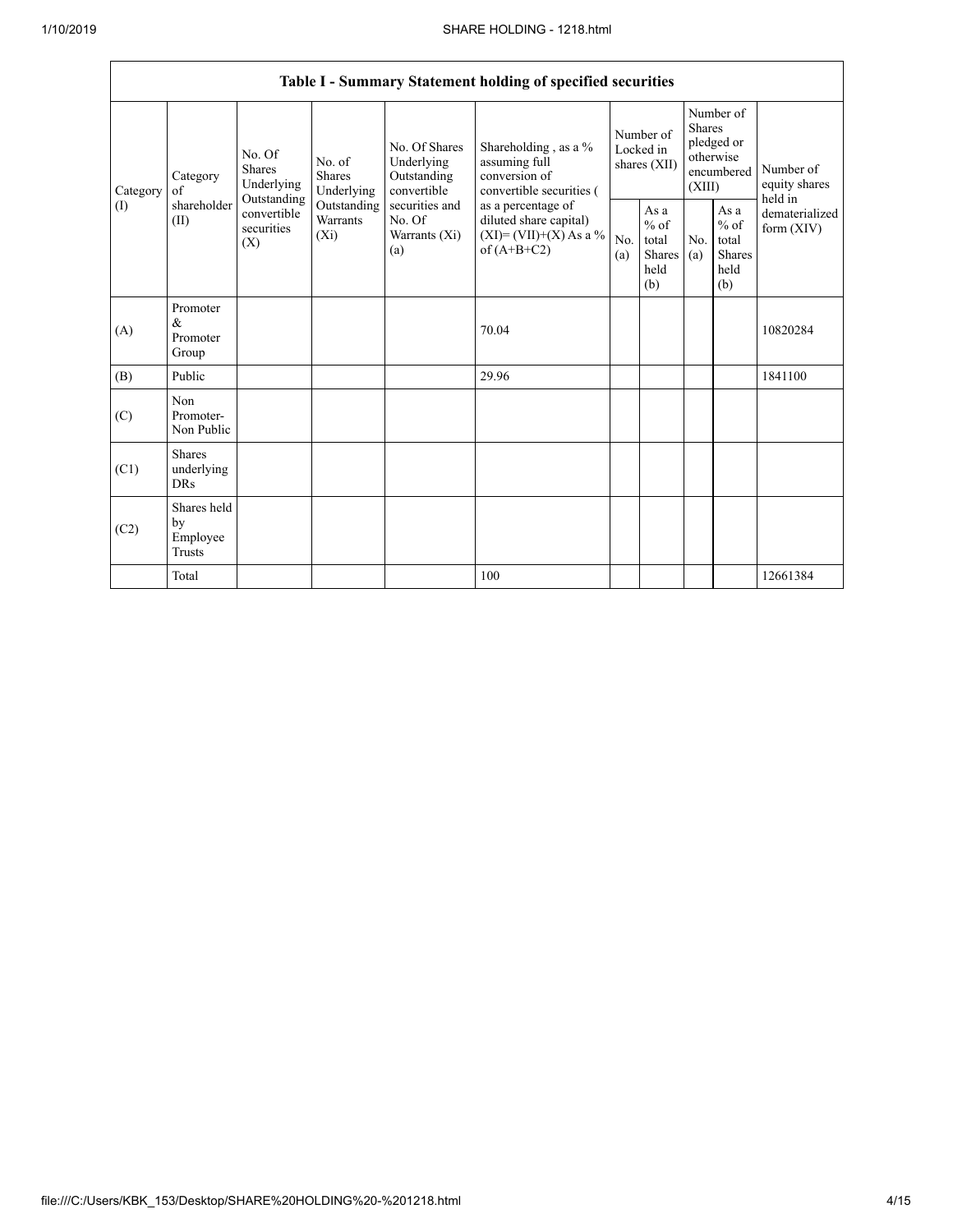|                                                                                                | Table II - Statement showing shareholding pattern of the Promoter and Promoter Group                    |                         |                         |                                 |                                    |                             |                                                      |                           |               |                                      |                                 |
|------------------------------------------------------------------------------------------------|---------------------------------------------------------------------------------------------------------|-------------------------|-------------------------|---------------------------------|------------------------------------|-----------------------------|------------------------------------------------------|---------------------------|---------------|--------------------------------------|---------------------------------|
|                                                                                                |                                                                                                         |                         | No. of                  | No.<br><b>Of</b><br>Partly      | No. Of                             | Total nos.                  | Shareholding<br>as a % of<br>total no. of            | class of securities (IX)  |               | Number of Voting Rights held in each |                                 |
| Sr.                                                                                            | Category &<br>Name of the                                                                               | Nos. Of<br>shareholders | fully paid<br>up equity | paid-<br>up                     | shares<br>underlying<br>Depository | shares<br>held<br>$(VII) =$ | shares<br>(calculated as                             | No of Voting (XIV) Rights |               |                                      | Total<br>as a %                 |
|                                                                                                | Shareholders (I)                                                                                        | (III)                   | shares<br>held $(IV)$   | equity<br>shares<br>held<br>(V) | Receipts<br>(VI)                   | $(IV)+$<br>$(V)$ + $(VI)$   | per SCRR,<br>1957) (VIII)<br>As a % of<br>$(A+B+C2)$ | Class eg:<br>X            | Class<br>eg:y | Total                                | of<br>Total<br>Voting<br>rights |
| A                                                                                              | Table II - Statement showing shareholding pattern of the Promoter and Promoter Group                    |                         |                         |                                 |                                    |                             |                                                      |                           |               |                                      |                                 |
| (1)                                                                                            | Indian                                                                                                  |                         |                         |                                 |                                    |                             |                                                      |                           |               |                                      |                                 |
| (a)                                                                                            | Individuals/Hindu<br>undivided Family                                                                   | 11                      | 10820284                |                                 |                                    | 10820284                    | 70.04                                                | 10820284                  |               | 10820284                             | 70.04                           |
| Sub-Total<br>(A)(1)                                                                            |                                                                                                         | 11                      | 10820284                |                                 |                                    | 10820284                    | 70.04                                                | 10820284                  |               | 10820284                             | 70.04                           |
| (2)                                                                                            | Foreign                                                                                                 |                         |                         |                                 |                                    |                             |                                                      |                           |               |                                      |                                 |
| Total<br>Shareholding<br>of Promoter<br>and<br>Promoter<br>Group $(A)=$<br>$(A)(1)+(A)$<br>(2) |                                                                                                         | 11                      | 10820284                |                                 |                                    | 10820284                    | 70.04                                                | 10820284                  |               | 10820284                             | 70.04                           |
| B                                                                                              | Table III - Statement showing shareholding pattern of the Public shareholder                            |                         |                         |                                 |                                    |                             |                                                      |                           |               |                                      |                                 |
| (1)                                                                                            | Institutions                                                                                            |                         |                         |                                 |                                    |                             |                                                      |                           |               |                                      |                                 |
| (a)                                                                                            | Mutual Funds                                                                                            | $\overline{c}$          | 41900                   |                                 |                                    | 41900                       | 0.27                                                 | 41900                     |               | 41900                                | 0.27                            |
| (f)                                                                                            | Financial<br>Institutions/<br><b>Banks</b>                                                              | 1                       | 5000                    |                                 |                                    | 5000                        | 0.03                                                 | 5000                      |               | 5000                                 | 0.03                            |
| (i)                                                                                            | Any Other<br>(specify)                                                                                  | $\mathbf{1}$            | 19400                   |                                 |                                    | 19400                       | 0.13                                                 | 19400                     |               | 19400                                | 0.13                            |
| Sub-Total<br>(B)(1)                                                                            |                                                                                                         | 4                       | 66300                   |                                 |                                    | 66300                       | 0.43                                                 | 66300                     |               | 66300                                | 0.43                            |
| (3)                                                                                            | Non-institutions                                                                                        |                         |                         |                                 |                                    |                             |                                                      |                           |               |                                      |                                 |
| (a(i))                                                                                         | Individuals -<br>i.Individual<br>shareholders<br>holding nominal<br>share capital up<br>to Rs. 2 lakhs. | 12845                   | 3770577                 |                                 |                                    | 3770577                     | 24.41                                                | 3770577                   |               | 3770577                              | 24.41                           |
| (b)                                                                                            | NBFCs registered<br>with RBI                                                                            | $\mathbf{1}$            | 500                     |                                 |                                    | 500                         | $\overline{0}$                                       | 500                       |               | 500                                  | $\overline{0}$                  |
| (e)                                                                                            | Any Other<br>(specify)                                                                                  | 183                     | 790923                  |                                 |                                    | 790923                      | 5.12                                                 | 790923                    |               | 790923                               | 5.12                            |
| Sub-Total<br>(B)(3)                                                                            |                                                                                                         | 13029                   | 4562000                 |                                 |                                    | 4562000                     | 29.53                                                | 4562000                   |               | 4562000                              | 29.53                           |
| <b>Total Public</b><br>Shareholding<br>$(B)=(B)(1)+$<br>$(B)(2)+(B)$<br>(3)                    |                                                                                                         | 13033                   | 4628300                 |                                 |                                    | 4628300                     | 29.96                                                | 4628300                   |               | 4628300                              | 29.96                           |
| $\mathbf C$                                                                                    | Table IV - Statement showing shareholding pattern of the Non Promoter- Non Public shareholder           |                         |                         |                                 |                                    |                             |                                                      |                           |               |                                      |                                 |
| Total (<br>$A+B+C2$ )                                                                          |                                                                                                         | 13044                   | 15448584                |                                 |                                    | 15448584                    | 100                                                  | 15448584                  |               | 15448584                             | 100                             |
| Total<br>$(A+B+C)$                                                                             |                                                                                                         | 13044                   | 15448584                |                                 |                                    | 15448584                    | 100                                                  | 15448584                  |               | 15448584                             | 100                             |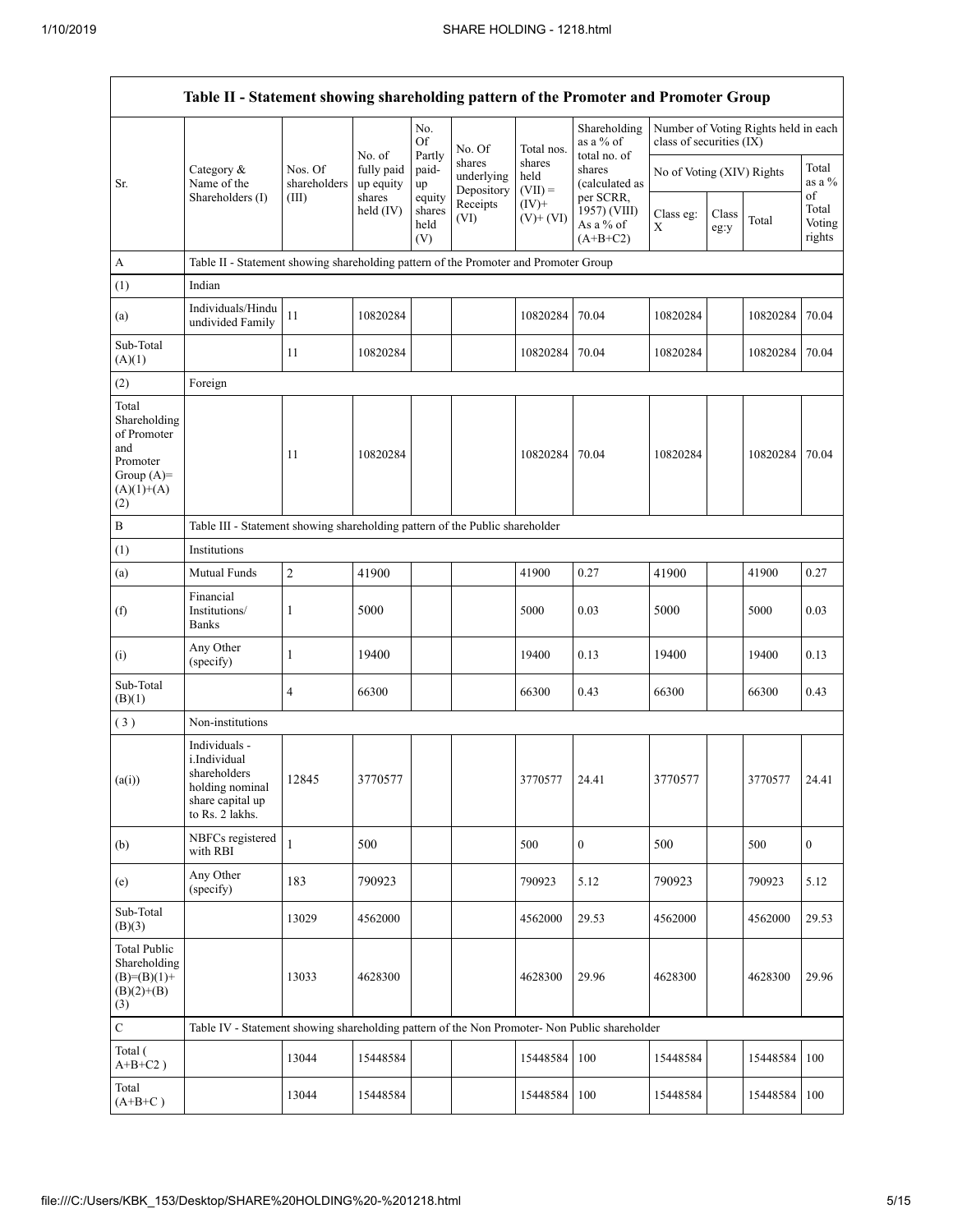| Table II - Statement showing shareholding pattern of the Promoter and Promoter Group    |                                                                          |                                    |                                                           |                                                                                               |                                        |                                                  |                                                                               |                                                  |                                       |  |
|-----------------------------------------------------------------------------------------|--------------------------------------------------------------------------|------------------------------------|-----------------------------------------------------------|-----------------------------------------------------------------------------------------------|----------------------------------------|--------------------------------------------------|-------------------------------------------------------------------------------|--------------------------------------------------|---------------------------------------|--|
| Sr.                                                                                     | No. Of<br>No. of<br><b>Shares</b><br>Shares<br>Underlying<br>Outstanding | Underlying                         | No. Of Shares<br>Underlying<br>Outstanding<br>convertible | Shareholding, as a %<br>assuming full conversion of<br>convertible securities (as a           | Number of<br>Locked in<br>shares (XII) |                                                  | Number of<br><b>Shares</b><br>pledged or<br>otherwise<br>encumbered<br>(XIII) |                                                  | Number of<br>equity shares<br>held in |  |
|                                                                                         | convertible<br>securities<br>(X)                                         | Outstanding<br>Warrants<br>$(X_i)$ | securities and<br>No. Of Warrants<br>$(Xi)$ (a)           | percentage of diluted share<br>capital) $(XI) = (VII)+(X) As$<br>a % of $(A+B+C2)$            | No.<br>(a)                             | As a<br>$%$ of<br>total<br>Shares<br>held<br>(b) | No.<br>(a)                                                                    | As a<br>$%$ of<br>total<br>Shares<br>held<br>(b) | dematerialized<br>form $(XIV)$        |  |
| $\boldsymbol{A}$                                                                        |                                                                          |                                    |                                                           | Table II - Statement showing shareholding pattern of the Promoter and Promoter Group          |                                        |                                                  |                                                                               |                                                  |                                       |  |
| (1)                                                                                     | Indian                                                                   |                                    |                                                           |                                                                                               |                                        |                                                  |                                                                               |                                                  |                                       |  |
| (a)                                                                                     |                                                                          |                                    |                                                           | 70.04                                                                                         |                                        |                                                  |                                                                               |                                                  | 10820284                              |  |
| Sub-Total (A)<br>(1)                                                                    |                                                                          |                                    |                                                           | 70.04                                                                                         |                                        |                                                  |                                                                               |                                                  | 10820284                              |  |
| (2)                                                                                     | Foreign                                                                  |                                    |                                                           |                                                                                               |                                        |                                                  |                                                                               |                                                  |                                       |  |
| Total<br>Shareholding<br>of Promoter<br>and Promoter<br>Group $(A)=$<br>$(A)(1)+(A)(2)$ |                                                                          |                                    |                                                           | 70.04                                                                                         |                                        |                                                  |                                                                               |                                                  | 10820284                              |  |
| $\, {\bf B}$                                                                            |                                                                          |                                    |                                                           | Table III - Statement showing shareholding pattern of the Public shareholder                  |                                        |                                                  |                                                                               |                                                  |                                       |  |
| (1)                                                                                     | Institutions                                                             |                                    |                                                           |                                                                                               |                                        |                                                  |                                                                               |                                                  |                                       |  |
| (a)                                                                                     |                                                                          |                                    |                                                           | 0.27                                                                                          |                                        |                                                  |                                                                               |                                                  | $\boldsymbol{0}$                      |  |
| (f)                                                                                     |                                                                          |                                    |                                                           | 0.03                                                                                          |                                        |                                                  |                                                                               |                                                  | $\boldsymbol{0}$                      |  |
| (i)                                                                                     |                                                                          |                                    |                                                           | 0.13                                                                                          |                                        |                                                  |                                                                               |                                                  | $\mathbf{0}$                          |  |
| Sub-Total (B)<br>(1)                                                                    |                                                                          |                                    |                                                           | 0.43                                                                                          |                                        |                                                  |                                                                               |                                                  | $\mathbf{0}$                          |  |
| (3)                                                                                     | Non-institutions                                                         |                                    |                                                           |                                                                                               |                                        |                                                  |                                                                               |                                                  |                                       |  |
| (a(i))                                                                                  |                                                                          |                                    |                                                           | 24.41                                                                                         |                                        |                                                  |                                                                               |                                                  | 1715877                               |  |
| (b)                                                                                     |                                                                          |                                    |                                                           | $\boldsymbol{0}$                                                                              |                                        |                                                  |                                                                               |                                                  | 500                                   |  |
| (e)                                                                                     |                                                                          |                                    |                                                           | 5.12                                                                                          |                                        |                                                  |                                                                               |                                                  | 124723                                |  |
| Sub-Total (B)<br>(3)                                                                    |                                                                          |                                    |                                                           | 29.53                                                                                         |                                        |                                                  |                                                                               |                                                  | 1841100                               |  |
| <b>Total Public</b><br>Shareholding<br>$(B)=(B)(1)+$<br>$(B)(2)+(B)(3)$                 |                                                                          |                                    |                                                           | 29.96                                                                                         |                                        |                                                  |                                                                               |                                                  | 1841100                               |  |
| $\mathsf C$                                                                             |                                                                          |                                    |                                                           | Table IV - Statement showing shareholding pattern of the Non Promoter- Non Public shareholder |                                        |                                                  |                                                                               |                                                  |                                       |  |
| Total (<br>$A+B+C2$ )                                                                   |                                                                          |                                    |                                                           | 100                                                                                           |                                        |                                                  |                                                                               |                                                  | 12661384                              |  |
| Total (A+B+C                                                                            |                                                                          |                                    |                                                           | 100                                                                                           |                                        |                                                  |                                                                               |                                                  | 12661384                              |  |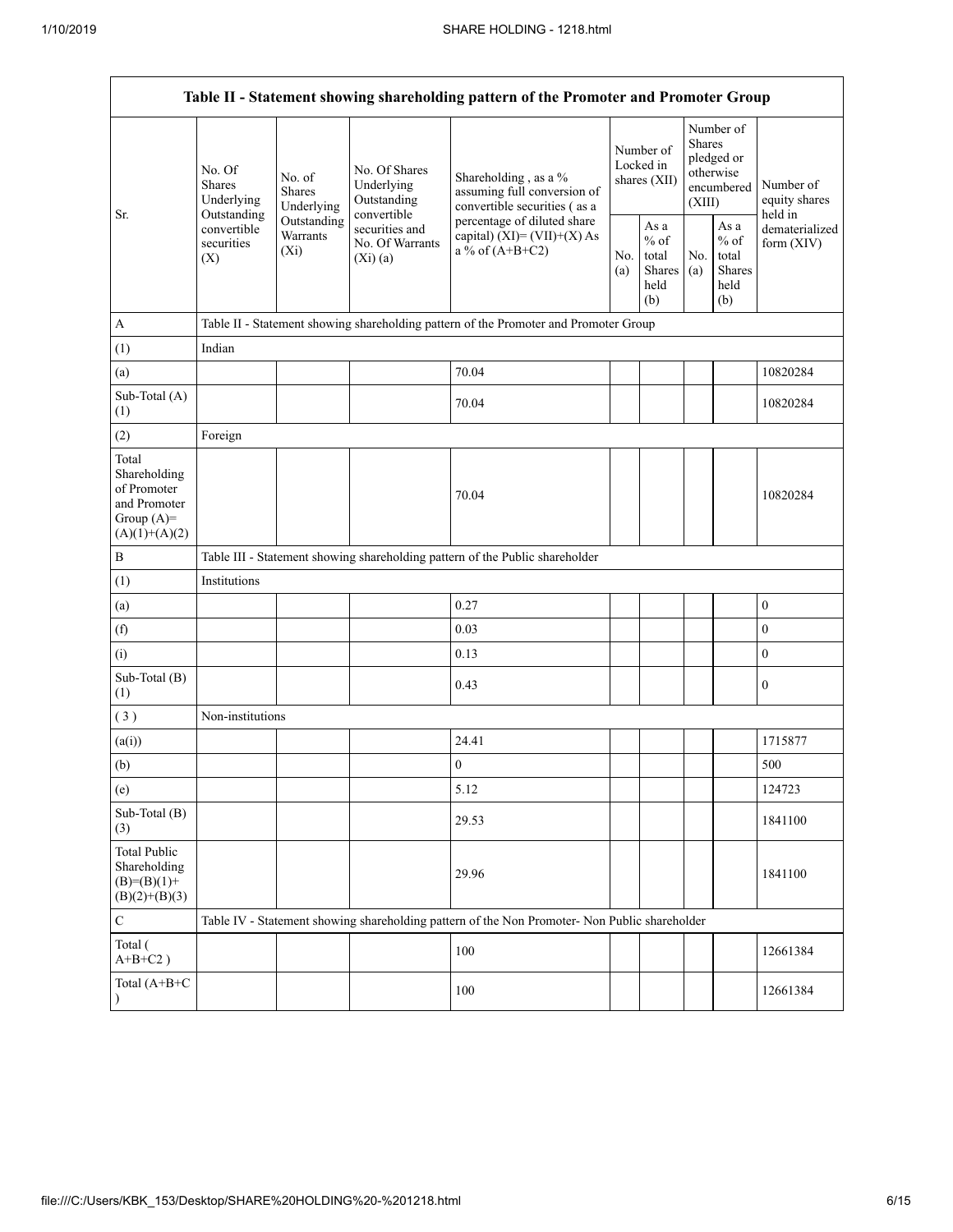|                                                                                                                                                                                                   | <b>Individuals/Hindu undivided Family</b>                     |                                                  |                                                   |                                   |                                     |                                      |                                                |  |  |  |
|---------------------------------------------------------------------------------------------------------------------------------------------------------------------------------------------------|---------------------------------------------------------------|--------------------------------------------------|---------------------------------------------------|-----------------------------------|-------------------------------------|--------------------------------------|------------------------------------------------|--|--|--|
| Searial No.                                                                                                                                                                                       | $\mathbf{1}$                                                  | $\overline{2}$                                   | $\mathfrak{Z}$                                    | $\overline{4}$                    | 5                                   | $\sqrt{6}$                           | $\overline{7}$                                 |  |  |  |
| Name of the<br>Shareholders<br>(I)                                                                                                                                                                | <b>BOMMIDALA</b><br><b>KASI</b><br><b>VISWANADHAM</b>         | <b>BOMMIDALA</b><br><b>SAROJA</b><br><b>DEVI</b> | <b>BOMMIDALA</b><br><b>RAMA</b><br><b>KRISHNA</b> | <b>BOMMIDALA</b><br><b>ANITHA</b> | <b>BOMMIDALA</b><br><b>SRINIVAS</b> | <b>DEVISETTY</b><br><b>RAMA DEVI</b> | <b>BAYYA</b><br><b>SRINIVASA</b><br><b>RAO</b> |  |  |  |
| PAN (II)                                                                                                                                                                                          | AEPTB2885H                                                    | AHRPB1991K                                       | ADAPB3514H                                        | AHLPB0893J                        | ADAPB2985L                          | ACAPD0918N                           | ACHPB2325E                                     |  |  |  |
| No. of fully<br>paid up equity<br>shares held<br>(IV)                                                                                                                                             | 158822                                                        | 113716                                           | 9866821                                           | 406825                            | 236900                              | 3500                                 | 4500                                           |  |  |  |
| No. Of Partly<br>paid-up equity<br>shares held<br>(V)                                                                                                                                             |                                                               |                                                  |                                                   |                                   |                                     |                                      |                                                |  |  |  |
| No. Of shares<br>underlying<br>Depository<br>Receipts (VI)                                                                                                                                        |                                                               |                                                  |                                                   |                                   |                                     |                                      |                                                |  |  |  |
| Total nos.<br>shares held<br>$(VII) = (IV) +$<br>$(V)$ + $(VI)$                                                                                                                                   | 158822                                                        | 113716                                           | 9866821                                           | 406825                            | 236900                              | 3500                                 | 4500                                           |  |  |  |
| Shareholding<br>as a % of total<br>no. of shares<br>(calculated as<br>per SCRR,<br>1957) (VIII)<br>As a % of<br>$(A+B+C2)$                                                                        | 1.03                                                          | 0.74                                             | 63.87                                             | 2.63                              | 1.53                                | 0.02                                 | 0.03                                           |  |  |  |
|                                                                                                                                                                                                   | Number of Voting Rights held in each class of securities (IX) |                                                  |                                                   |                                   |                                     |                                      |                                                |  |  |  |
| Class eg:X                                                                                                                                                                                        | 158822                                                        | 113716                                           | 9866821                                           | 406825                            | 236900                              | 3500                                 | 4500                                           |  |  |  |
| Class eg:y                                                                                                                                                                                        |                                                               |                                                  |                                                   |                                   |                                     |                                      |                                                |  |  |  |
| Total                                                                                                                                                                                             | 158822                                                        | 113716                                           | 9866821                                           | 406825                            | 236900                              | 3500                                 | 4500                                           |  |  |  |
| Total as a % of<br><b>Total Voting</b><br>rights                                                                                                                                                  | 1.03                                                          | 0.74                                             | 63.87                                             | 2.63                              | 1.53                                | 0.02                                 | 0.03                                           |  |  |  |
| No. Of Shares<br>Underlying<br>Outstanding<br>convertible<br>securities $(X)$                                                                                                                     |                                                               |                                                  |                                                   |                                   |                                     |                                      |                                                |  |  |  |
| No. of Shares<br>Underlying<br>Outstanding<br>Warrants (Xi)                                                                                                                                       |                                                               |                                                  |                                                   |                                   |                                     |                                      |                                                |  |  |  |
| No. Of Shares<br>Underlying<br>Outstanding<br>convertible<br>securities and<br>No. Of<br>Warrants (Xi)<br>(a)                                                                                     |                                                               |                                                  |                                                   |                                   |                                     |                                      |                                                |  |  |  |
| Shareholding,<br>as a $\%$<br>assuming full<br>conversion of<br>convertible<br>securities (as a<br>percentage of<br>diluted share<br>capital) (XI)=<br>$(VII)+(Xi)(a)$<br>As a % of<br>$(A+B+C2)$ | 1.03                                                          | 0.74                                             | 63.87                                             | 2.63                              | 1.53                                | 0.02                                 | 0.03                                           |  |  |  |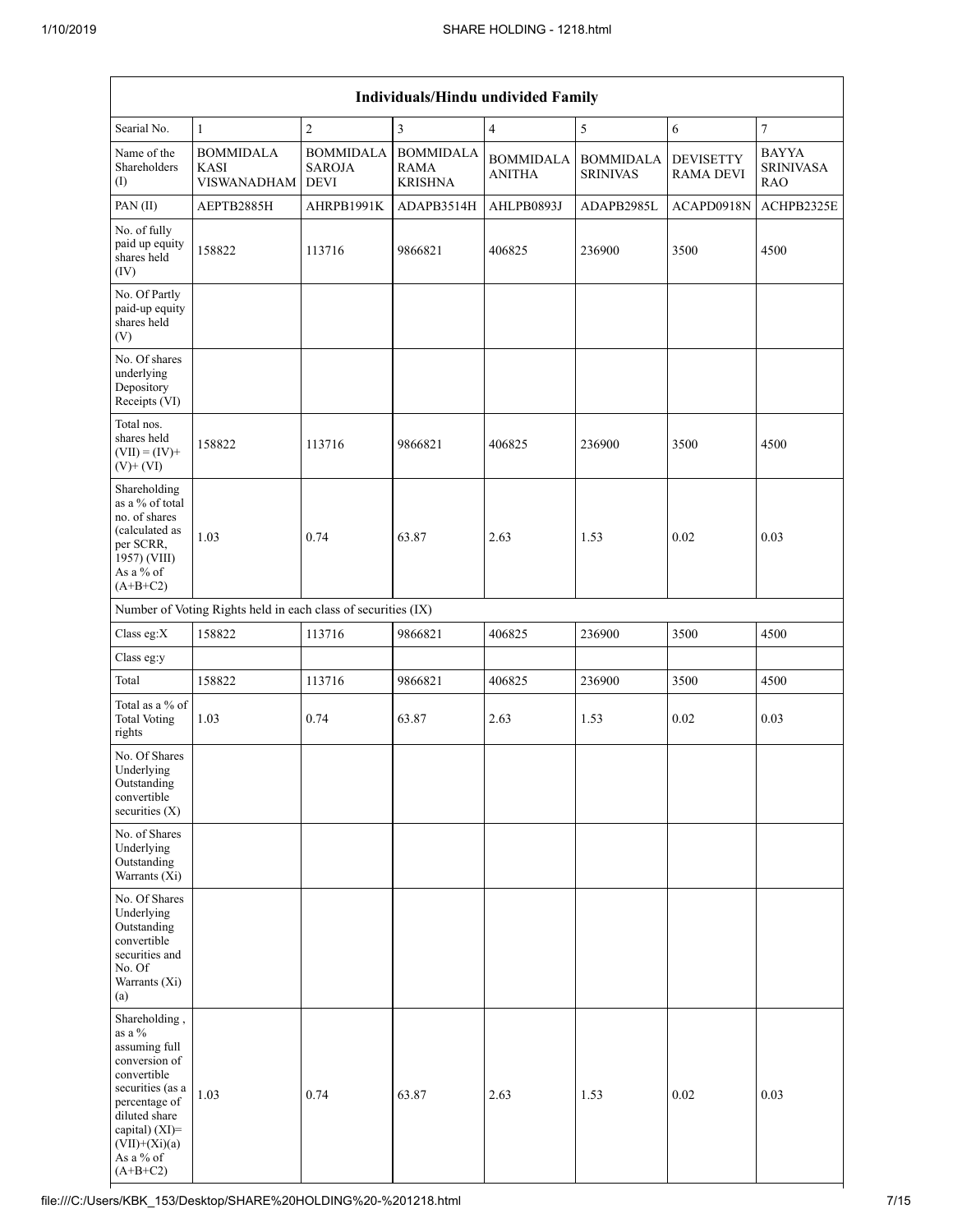|                                                                         | Number of Locked in shares (XII) |        |         |        |        |      |      |  |  |
|-------------------------------------------------------------------------|----------------------------------|--------|---------|--------|--------|------|------|--|--|
| No. (a)                                                                 |                                  |        |         |        |        |      |      |  |  |
| As a % of total<br>Shares held<br>(b)                                   |                                  |        |         |        |        |      |      |  |  |
| Number of Shares pledged or otherwise encumbered (XIII)                 |                                  |        |         |        |        |      |      |  |  |
| No. (a)                                                                 |                                  |        |         |        |        |      |      |  |  |
| As a % of total<br>Shares held<br>(b)                                   |                                  |        |         |        |        |      |      |  |  |
| Number of<br>equity shares<br>held in<br>dematerialized<br>form $(XIV)$ | 158822                           | 113716 | 9866821 | 406825 | 236900 | 3500 | 4500 |  |  |
|                                                                         | Reason for not providing PAN     |        |         |        |        |      |      |  |  |
| Reason for not<br>providing<br>PAN                                      |                                  |        |         |        |        |      |      |  |  |
| Shareholder<br>type                                                     |                                  |        |         |        |        |      |      |  |  |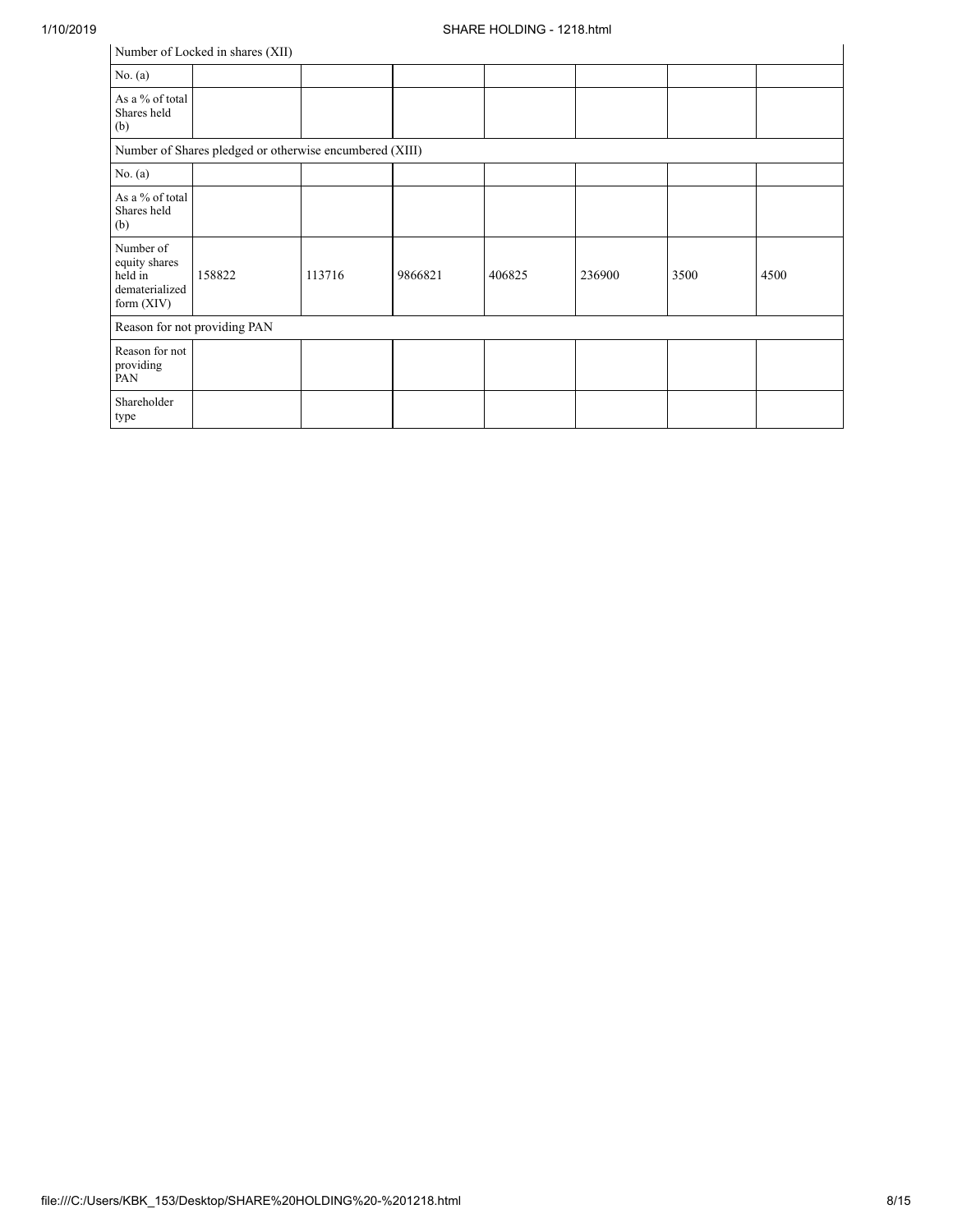| Individuals/Hindu undivided Family                                                                                                                                                       |                                                         |                               |                                   |                                  |                          |  |  |  |  |  |
|------------------------------------------------------------------------------------------------------------------------------------------------------------------------------------------|---------------------------------------------------------|-------------------------------|-----------------------------------|----------------------------------|--------------------------|--|--|--|--|--|
| Searial No.                                                                                                                                                                              | 8                                                       | 9                             | 10                                | 11                               |                          |  |  |  |  |  |
| Name of the<br>Shareholders (I)                                                                                                                                                          | PITCHAN<br><b>PULIKONDA</b>                             | POLISETTY GNANA<br><b>DEV</b> | POLISETTY EKNADHA<br><b>GUPTA</b> | $\, {\bf B}$<br><b>RAJESWARI</b> | Click here to go<br>back |  |  |  |  |  |
| PAN (II)                                                                                                                                                                                 | ADKPP7277R                                              | AENPP0508F                    | AAGHP3061E                        | BAAPB0667H                       | Total                    |  |  |  |  |  |
| No. of fully paid<br>up equity shares<br>held (IV)                                                                                                                                       | 5000                                                    | 14200                         | 5000                              | 5000                             | 10820284                 |  |  |  |  |  |
| No. Of Partly paid-<br>up equity shares<br>held(V)                                                                                                                                       |                                                         |                               |                                   |                                  |                          |  |  |  |  |  |
| No. Of shares<br>underlying<br>Depository<br>Receipts (VI)                                                                                                                               |                                                         |                               |                                   |                                  |                          |  |  |  |  |  |
| Total nos. shares<br>held $(VII) = (IV) +$<br>$(V)$ + $(VI)$                                                                                                                             | 5000                                                    | 14200                         | 5000                              | 5000                             | 10820284                 |  |  |  |  |  |
| Shareholding as a<br>% of total no. of<br>shares (calculated<br>as per SCRR,<br>1957) (VIII) As a<br>% of $(A+B+C2)$                                                                     | 0.03                                                    | 0.09                          | 0.03                              | 0.03                             | 70.04                    |  |  |  |  |  |
| Number of Voting Rights held in each class of securities (IX)                                                                                                                            |                                                         |                               |                                   |                                  |                          |  |  |  |  |  |
| Class eg:X                                                                                                                                                                               | 5000                                                    | 14200                         | 5000                              | 5000                             | 10820284                 |  |  |  |  |  |
| Class eg:y                                                                                                                                                                               |                                                         |                               |                                   |                                  |                          |  |  |  |  |  |
| Total                                                                                                                                                                                    | 5000                                                    | 14200                         | 5000                              | 5000                             | 10820284                 |  |  |  |  |  |
| Total as a % of<br><b>Total Voting rights</b>                                                                                                                                            | 0.03                                                    | 0.09                          | 0.03                              | 0.03                             | 70.04                    |  |  |  |  |  |
| No. Of Shares<br>Underlying<br>Outstanding<br>convertible<br>securities $(X)$                                                                                                            |                                                         |                               |                                   |                                  |                          |  |  |  |  |  |
| No. of Shares<br>Underlying<br>Outstanding<br>Warrants (Xi)                                                                                                                              |                                                         |                               |                                   |                                  |                          |  |  |  |  |  |
| No. Of Shares<br>Underlying<br>Outstanding<br>convertible<br>securities and No.<br>Of Warrants (Xi)<br>(a)                                                                               |                                                         |                               |                                   |                                  |                          |  |  |  |  |  |
| Shareholding, as a<br>% assuming full<br>conversion of<br>convertible<br>securities (as a<br>percentage of<br>diluted share<br>capital) (XI)=<br>$(VII)+(Xi)(a)$ As a<br>% of $(A+B+C2)$ | 0.03                                                    | 0.09                          | 0.03                              | 0.03                             | 70.04                    |  |  |  |  |  |
| Number of Locked in shares (XII)                                                                                                                                                         |                                                         |                               |                                   |                                  |                          |  |  |  |  |  |
| No. (a)                                                                                                                                                                                  |                                                         |                               |                                   |                                  |                          |  |  |  |  |  |
| As a % of total<br>Shares held (b)                                                                                                                                                       |                                                         |                               |                                   |                                  |                          |  |  |  |  |  |
|                                                                                                                                                                                          | Number of Shares pledged or otherwise encumbered (XIII) |                               |                                   |                                  |                          |  |  |  |  |  |
| No. (a)                                                                                                                                                                                  |                                                         |                               |                                   |                                  |                          |  |  |  |  |  |
|                                                                                                                                                                                          |                                                         |                               |                                   |                                  |                          |  |  |  |  |  |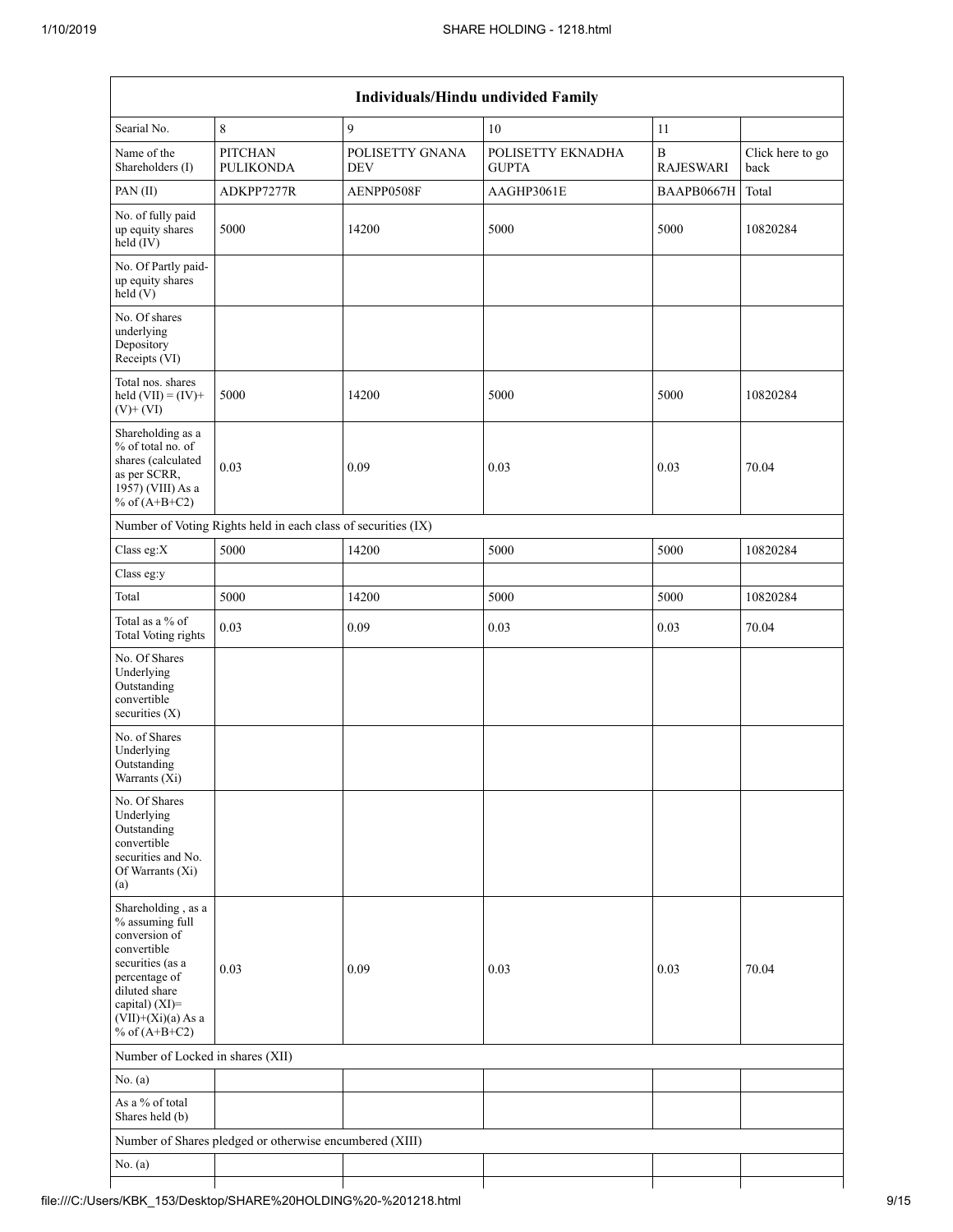## 1/10/2019 SHARE HOLDING - 1218.html

| As a % of total<br>Shares held (b)                                   |      |       |      |      |          |  |  |  |
|----------------------------------------------------------------------|------|-------|------|------|----------|--|--|--|
| Number of equity<br>shares held in<br>dematerialized<br>form $(XIV)$ | 5000 | 14200 | 5000 | 5000 | 10820284 |  |  |  |
| Reason for not providing PAN                                         |      |       |      |      |          |  |  |  |
| Reason for not<br>providing PAN                                      |      |       |      |      |          |  |  |  |
| Shareholder type                                                     |      |       |      |      |          |  |  |  |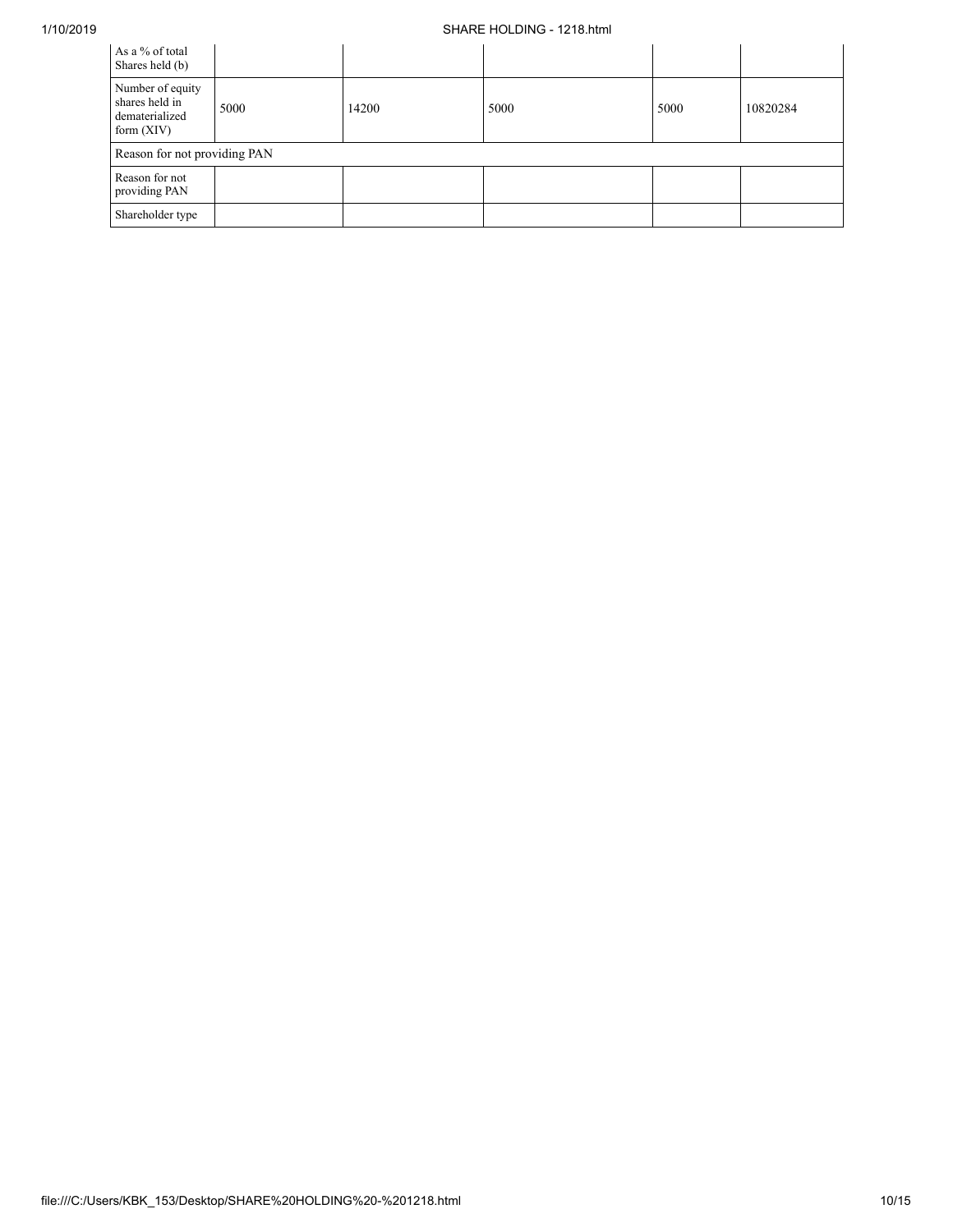|                                                                                                                                                                                      | Any Other (specify)       |                       |  |  |  |  |  |  |
|--------------------------------------------------------------------------------------------------------------------------------------------------------------------------------------|---------------------------|-----------------------|--|--|--|--|--|--|
| Searial No.                                                                                                                                                                          | $\mathbf{1}$              |                       |  |  |  |  |  |  |
| Category                                                                                                                                                                             | Overseas Corporate Bodies |                       |  |  |  |  |  |  |
| Category / More<br>than 1 percentage                                                                                                                                                 | Category                  | Click here to go back |  |  |  |  |  |  |
| Name of the<br>Shareholders (I)                                                                                                                                                      |                           |                       |  |  |  |  |  |  |
| PAN(II)                                                                                                                                                                              |                           | Total                 |  |  |  |  |  |  |
| No. of the<br>Shareholders (I)                                                                                                                                                       | $\mathbf{1}$              | 1                     |  |  |  |  |  |  |
| No. of fully paid<br>up equity shares<br>$\text{held}(\text{IV})$                                                                                                                    | 19400                     | 19400                 |  |  |  |  |  |  |
| No. Of Partly paid-<br>up equity shares<br>held(V)                                                                                                                                   |                           |                       |  |  |  |  |  |  |
| No. Of shares<br>underlying<br>Depository<br>Receipts (VI)                                                                                                                           |                           |                       |  |  |  |  |  |  |
| Total nos. shares<br>held $(VII) = (IV) +$<br>$(V)$ + $(VI)$                                                                                                                         | 19400                     | 19400                 |  |  |  |  |  |  |
| Shareholding as a<br>% of total no. of<br>shares (calculated<br>as per SCRR,<br>1957) (VIII) As a<br>% of $(A+B+C2)$                                                                 | 0.13                      | 0.13                  |  |  |  |  |  |  |
| Number of Voting Rights held in each class of securities (IX)                                                                                                                        |                           |                       |  |  |  |  |  |  |
| Class eg: X                                                                                                                                                                          | 19400                     | 19400                 |  |  |  |  |  |  |
| Class eg:y                                                                                                                                                                           |                           |                       |  |  |  |  |  |  |
| Total                                                                                                                                                                                | 19400                     | 19400                 |  |  |  |  |  |  |
| Total as a % of<br>Total Voting rights                                                                                                                                               | 0.13                      | 0.13                  |  |  |  |  |  |  |
| No. Of Shares<br>Underlying<br>Outstanding<br>convertible<br>securities (X)                                                                                                          |                           |                       |  |  |  |  |  |  |
| No. of Shares<br>Underlying<br>Outstanding<br>Warrants (Xi)                                                                                                                          |                           |                       |  |  |  |  |  |  |
| No. Of Shares<br>Underlying<br>Outstanding<br>convertible<br>securities and<br>Warrants (X)                                                                                          |                           |                       |  |  |  |  |  |  |
| Shareholding, as a<br>% assuming full<br>conversion of<br>convertible<br>securities (as a<br>percentage of<br>diluted share<br>capital) (XI)=<br>$(VII)+(X)$ As a %<br>of $(A+B+C2)$ | 0.13                      | 0.13                  |  |  |  |  |  |  |
| Number of Locked in shares (XII)                                                                                                                                                     |                           |                       |  |  |  |  |  |  |
| No. $(a)$                                                                                                                                                                            |                           |                       |  |  |  |  |  |  |
|                                                                                                                                                                                      |                           |                       |  |  |  |  |  |  |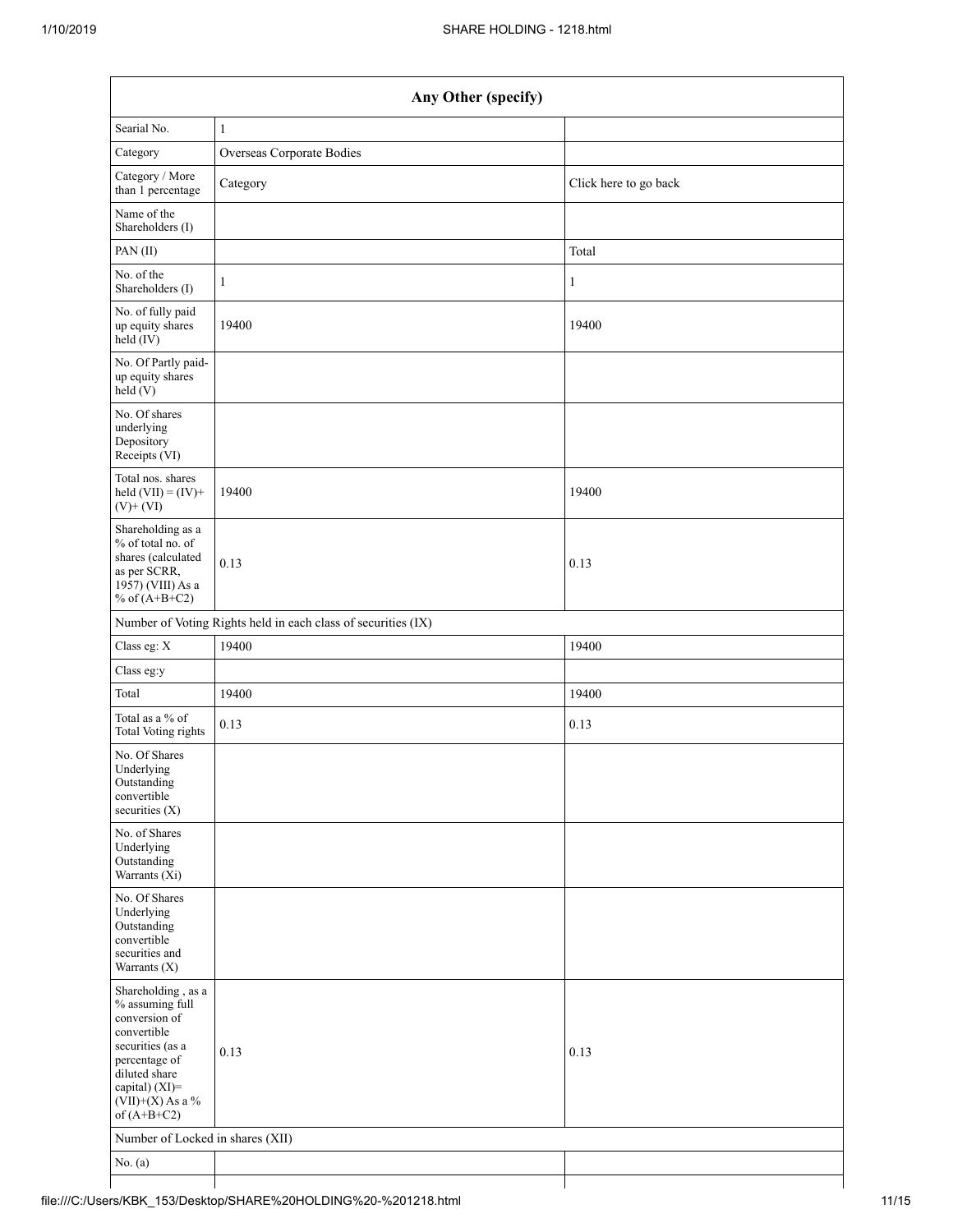## 1/10/2019 SHARE HOLDING - 1218.html

| As a % of total<br>Shares held (b)                                   |  |          |  |  |  |  |  |
|----------------------------------------------------------------------|--|----------|--|--|--|--|--|
| Number of equity<br>shares held in<br>dematerialized<br>form $(XIV)$ |  | $\bf{0}$ |  |  |  |  |  |
| Reason for not providing PAN                                         |  |          |  |  |  |  |  |
| Reason for not<br>providing PAN                                      |  |          |  |  |  |  |  |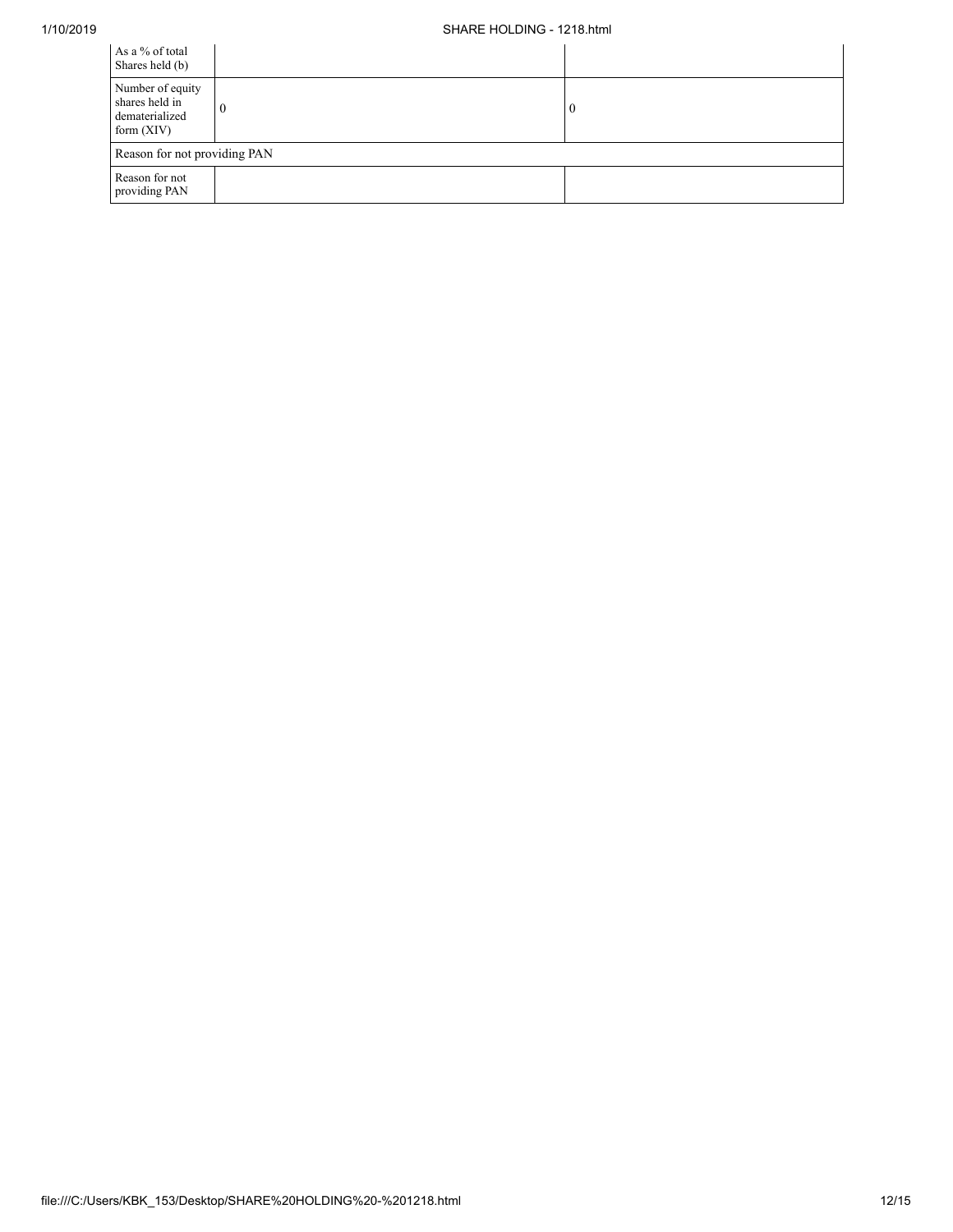| Any Other (specify)                                                                                                                                                                                                      |                              |                            |                                               |                          |  |  |
|--------------------------------------------------------------------------------------------------------------------------------------------------------------------------------------------------------------------------|------------------------------|----------------------------|-----------------------------------------------|--------------------------|--|--|
| Searial No.                                                                                                                                                                                                              | $\mathbf{1}$                 | $\sqrt{2}$                 | 3                                             |                          |  |  |
| Category                                                                                                                                                                                                                 | Non-Resident Indian<br>(NRI) | <b>Bodies</b><br>Corporate | Others                                        |                          |  |  |
| Category / More<br>than 1 percentage                                                                                                                                                                                     | Category                     | Category                   | Category                                      |                          |  |  |
| Name of the<br>Shareholders (I)                                                                                                                                                                                          |                              |                            | NON RESIDENT INDIAN NON<br><b>REPATRIABLE</b> | Click here to go<br>back |  |  |
| PAN(II)                                                                                                                                                                                                                  |                              |                            |                                               | Total                    |  |  |
| No. of the<br>Shareholders (I)                                                                                                                                                                                           | 68                           | 110                        | 5                                             | 183                      |  |  |
| No. of fully paid<br>up equity shares<br>$held$ (IV)                                                                                                                                                                     | 158112                       | 632111                     | 700                                           | 790923                   |  |  |
| No. Of Partly paid-<br>up equity shares<br>held(V)                                                                                                                                                                       |                              |                            |                                               |                          |  |  |
| No. Of shares<br>underlying<br>Depository<br>Receipts (VI)                                                                                                                                                               |                              |                            |                                               |                          |  |  |
| Total nos. shares<br>held $(VII) = (IV) +$<br>$(V)$ + $(VI)$                                                                                                                                                             | 158112                       | 632111                     | 700                                           | 790923                   |  |  |
| Shareholding as a<br>% of total no. of<br>shares (calculated<br>as per SCRR,<br>1957) (VIII) As a<br>% of $(A+B+C2)$                                                                                                     | 1.02                         | 4.09                       | $\boldsymbol{0}$                              | 5.11                     |  |  |
| Number of Voting Rights held in each class of securities (IX)                                                                                                                                                            |                              |                            |                                               |                          |  |  |
| Class eg: X                                                                                                                                                                                                              | 158112                       | 632111                     | 700                                           | 790923                   |  |  |
| Class eg:y                                                                                                                                                                                                               |                              |                            |                                               |                          |  |  |
| Total                                                                                                                                                                                                                    | 158112                       | 632111                     | 700                                           | 790923                   |  |  |
| Total as a % of<br><b>Total Voting rights</b>                                                                                                                                                                            | 1.02                         | 4.09                       | $\boldsymbol{0}$                              | 5.11                     |  |  |
| No. Of Shares<br>Underlying<br>Outstanding<br>convertible<br>securities (X)                                                                                                                                              |                              |                            |                                               |                          |  |  |
| No. of Shares<br>Underlying<br>Outstanding<br>Warrants $(X_i)$                                                                                                                                                           |                              |                            |                                               |                          |  |  |
| No. Of Shares<br>Underlying<br>Outstanding<br>convertible<br>securities and No.<br>Of Warrants (Xi)<br>(a)                                                                                                               |                              |                            |                                               |                          |  |  |
| Shareholding, as a<br>% assuming full<br>conversion of<br>convertible<br>securities (as a<br>percentage of<br>diluted share<br>capital) (XI)=<br>$(VII)+(X)$ As a %<br>of $(A+B+C2)$<br>Number of Locked in shares (XII) | 1.02                         | 4.09                       | $\boldsymbol{0}$                              | 5.11                     |  |  |
|                                                                                                                                                                                                                          |                              |                            |                                               |                          |  |  |

file:///C:/Users/KBK\_153/Desktop/SHARE%20HOLDING%20-%201218.html 13/15

┪